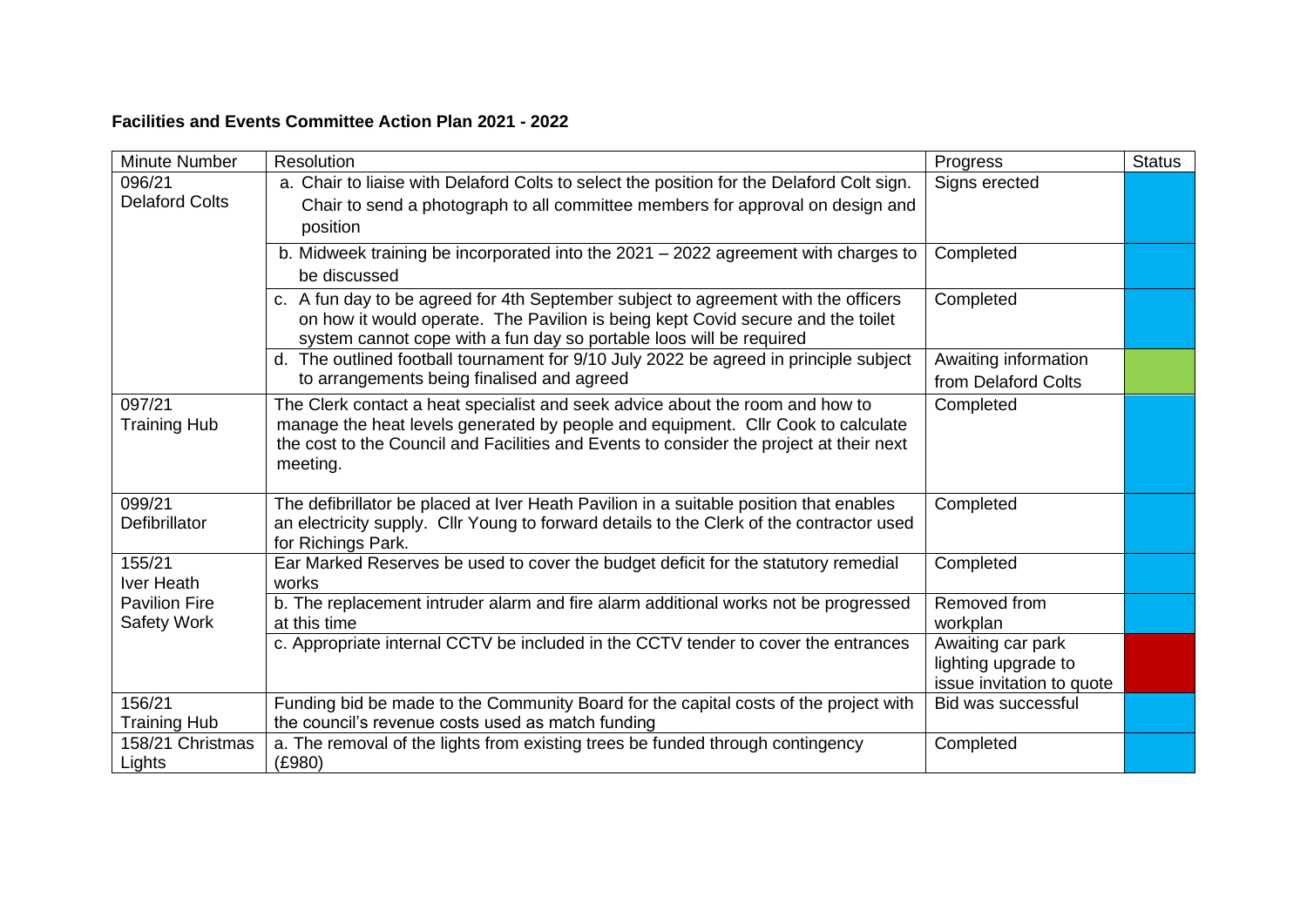|                                           | b. A quote be requested from Lamps and Tubes for mistletoe balls at Richings Park                                                                                      | Lights in existing 3 year<br>contract       |  |
|-------------------------------------------|------------------------------------------------------------------------------------------------------------------------------------------------------------------------|---------------------------------------------|--|
|                                           | c. The proposal to light the tree at Iver Village be agreed at a cost of £2,675 for this<br>year                                                                       | Completed                                   |  |
|                                           | d. Council be requested to approve additional budget for Christmas Lights of £2,000<br>as a contingency in case sponsorship is not available                           | Completed                                   |  |
| 159/21 Booking<br>conditions              | Subsequent to the changes highlighted above the interim booking terms and<br>conditions be agreed                                                                      | Added to booking form                       |  |
| 160/21 Allotment<br>charges               | The new plot size of 161m2 to 220m2 at a cost of £75 (2021 $-$ 2022 rates) and a<br>water calculation denominator of 2.5 be approved                                   | Implemented                                 |  |
| 161/21 Iver Heath                         | a. Chair to request a grant application be completed by the organising body                                                                                            | See 191/21                                  |  |
| Fun Day                                   | b. The Clerk to seek approval from councillors via e mail to provide £980 from<br>council grant funding                                                                | Completed                                   |  |
|                                           | c. In the case of an application being received and the majority of councillors being in<br>agreement £980 to be approved                                              | See 191/21                                  |  |
| 164/21 St Peters<br><b>Burial Ground</b>  | a. The Council adopt a minimum burial depth of 2 feet (24") between the top of the<br>casket/coffin and the surface.                                                   | Implemented                                 |  |
|                                           | b. A meeting be set up between the church and the Parish Council to discuss the<br>report generated by the push pull testing and the concerns regarding land stability | Completed                                   |  |
| 165/21 Delaford<br><b>Colts Agreement</b> | Subject to the inclusion of the conditions above that the draft agreement be agreed                                                                                    | Completed                                   |  |
| 190/21 Burial<br>Records                  | a. The Council seeks a part time temporary role to separate the scanned documents<br>and file in an appropriate manner on the council burials drive                    | Completed                                   |  |
|                                           | b. The Clerk and Business Administrator continue to update the forms, new records<br>and the website                                                                   | Website and forms<br>completed              |  |
|                                           | c. Adobe writer be added to the software to be accessible to 2 users                                                                                                   | Completed                                   |  |
|                                           | d. The church to be requested to re-examine their records for the identified missing<br>records once the records are ordered                                           | Completed - no further<br>records available |  |
|                                           | e.Committee to reconsider cloud based software for burial records once the records<br>are ordered                                                                      | To reconsider in 2022                       |  |
| 191/21 IH Fun<br>Day                      | The Committee funds the provision of the toilets at a cost of £1250 inc VAT from the<br>contingency via an invoice directed to the Parish Council                      | Awaiting invoice                            |  |
| 192/21 Allotments                         | a. The Clerk seek quotes to replace the water supplies to the three taps at Iver Heath<br>allotments with above ground piping                                          | Quote considered and<br>dismissed 5/1/22    |  |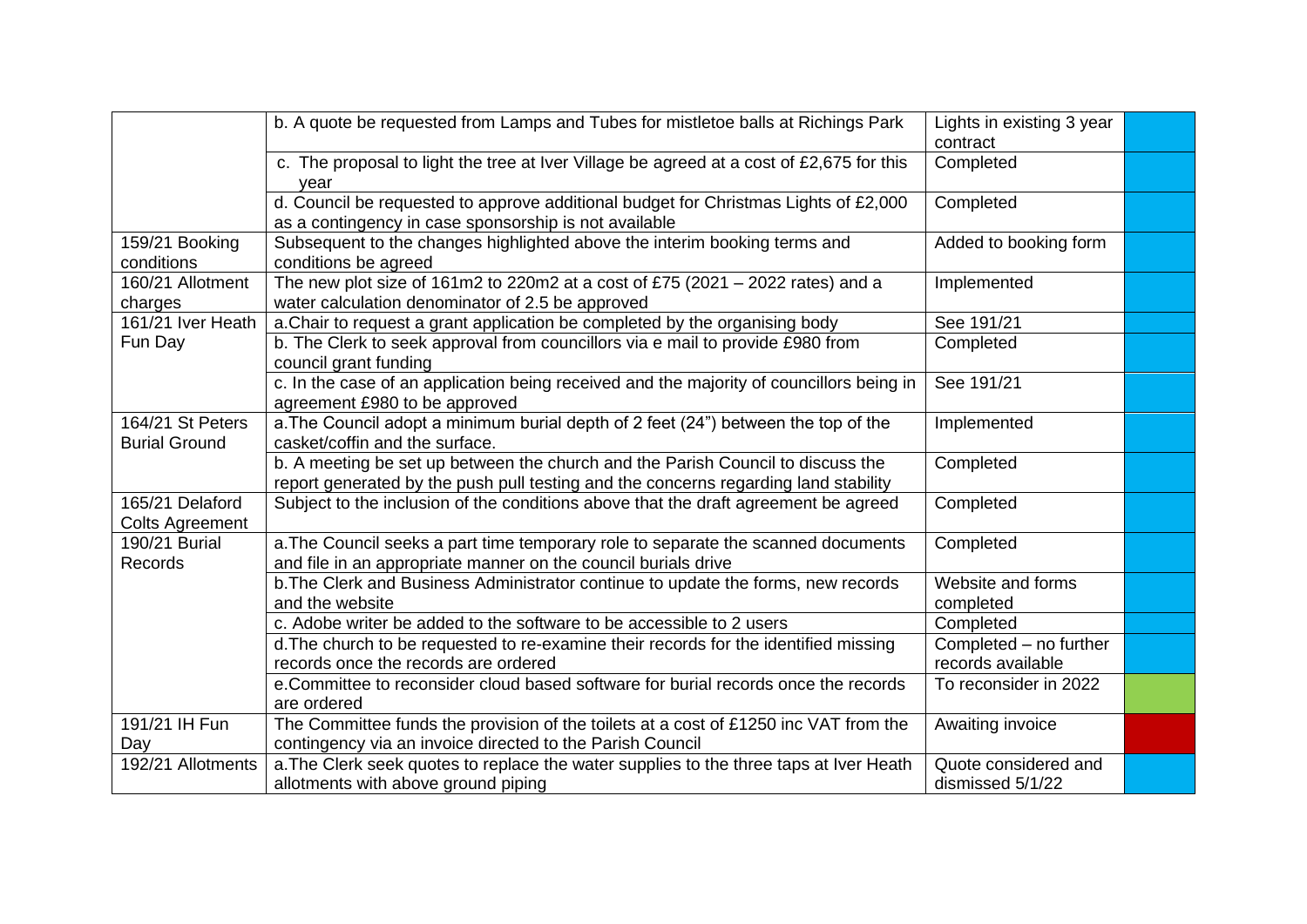|             | b.Clerk to return to committee with the complete income and expenditure with regard     | Completed - added to    |  |
|-------------|-----------------------------------------------------------------------------------------|-------------------------|--|
|             | to the allotments                                                                       | budget report Dec 21    |  |
|             | c. Fees and charges to remain at the levels agreed in the budget for 2021-2022          | Implemented             |  |
|             | d. A subsidy scheme to be implemented for those on lower incomes with all persons       | Implemented             |  |
|             | seeking a subsidy signposted to Cllrs Ciarán Beary and Kevin Brown who will             |                         |  |
|             | consider the request and grant appropriate subsidy                                      |                         |  |
|             | e. All allotment surplus to be transferred to Ear Marked Reserves for Allotments        | Implemented             |  |
|             | f. The drainage ditches at Iver Heath allotments that run beside the paths to be filled | Completed               |  |
|             | g.A working group to be formed. Cllrs Stanhope, Brown, Beary and Sullivan to sit on     | Completed               |  |
|             | the group along with the allotment association representatives and the allotment        |                         |  |
|             | tenants                                                                                 |                         |  |
|             | h.All allotment tenants to be written to explaining the outcomes of the Committee       | Completed               |  |
|             | meeting                                                                                 |                         |  |
| 299/21      | The Council adopts the five year approach to memorial testing and applies for<br>a.     | Completed               |  |
| Churchyards | a faculty to conduct a programme of testing with additional testing of memorials that   |                         |  |
|             | have become a concern                                                                   |                         |  |
|             | The Council to contact all failed memorial grave owners in St Peters Burial<br>b.       | Completed               |  |
|             | Ground to inform them of the nature of the failure. To include advice that we cannot    |                         |  |
|             | guarantee ground stability. Council to provide detail of failed memorials in            |                         |  |
|             | churchyards for church to contact grave owners                                          |                         |  |
|             | Council to provide the letter template to the Church for the Church Office to<br>c.     | Completed               |  |
|             | use when writing to all failed memorial owners                                          |                         |  |
|             | If Church Office is unable to trace relatives/owners of memorials then copies<br>d.     | Implemented             |  |
|             | of all records for the grave to be passed to the Parish Council Office to undertake     |                         |  |
|             | searches                                                                                |                         |  |
|             | Council to inform all Churchyard grave owners who make contact of the need<br>е.        | Implemented             |  |
|             | to apply for faculty                                                                    |                         |  |
|             | Clerk to deal with the badger gating in a manner depending on the response              | Completed               |  |
|             | of the Church. Further gating licences to be sought only for Parish Council             |                         |  |
|             | responsibilities                                                                        |                         |  |
|             | Bucks Council to be informed of the issue re the embankment and requested<br>g.         | Site visited completed. |  |
|             | to attend for a site visit with council and diocese to discuss options                  | Awaiting info           |  |
|             | Committee to consider NALC Legal Advice when it is received<br>h.                       | <b>January Meeting</b>  |  |
|             | Following provisions of records and subsequent searches conducted by                    | Ongoing                 |  |
|             | Council, if living relatives cannot be found, Council to repair 3 tomb memorials        |                         |  |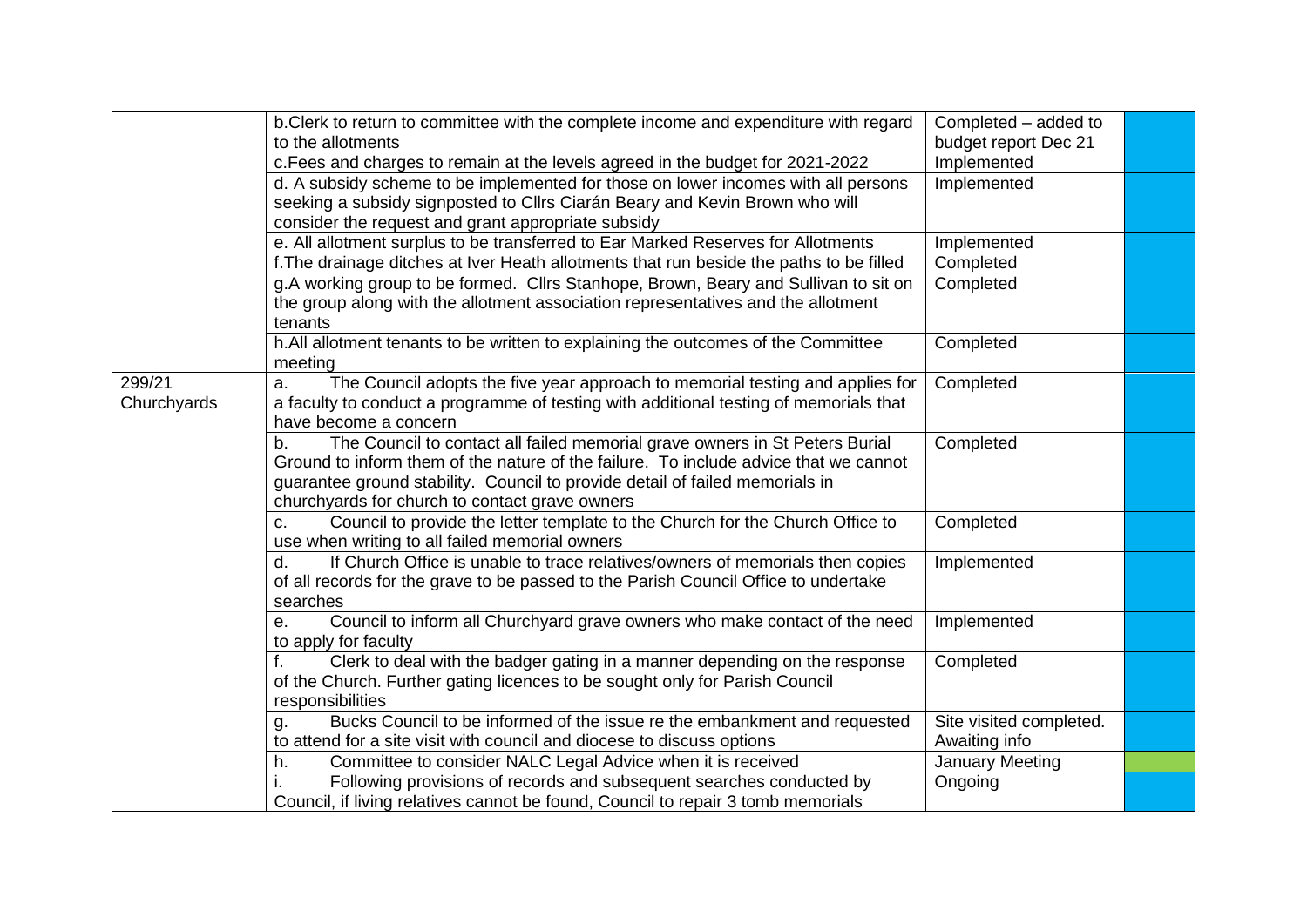|                                 | beside church front door. To be undertaken by removing the bricks and laying the lid                                                   | Discussed at January &  |  |
|---------------------------------|----------------------------------------------------------------------------------------------------------------------------------------|-------------------------|--|
|                                 | to the ground at a cost of approximately £875. If faculty is refused item to be<br>returned to committee                               | March meetings          |  |
|                                 | Annual push pull contract to be commissioned for the 5 years once faculty is                                                           |                         |  |
|                                 | received                                                                                                                               | Faculty to complete     |  |
|                                 | Council to implement appropriate plan for make safe standard repairs for<br>k.                                                         | Ongoing                 |  |
|                                 | memorials with no known grave owner                                                                                                    |                         |  |
| 300/21 Plat                     | A working group be formed to look at this; Clerk to e mail all councillors to offer an                                                 | Completed               |  |
| Jubilee                         | opportunity to join the working group                                                                                                  |                         |  |
| 301/21 IH                       | Plots 9 and 10 be joined and a smaller plot being formed in the middle of the space.                                                   | Completed               |  |
| allotments                      |                                                                                                                                        |                         |  |
| 302/21 Jubilee                  | A suitable professional be identified to suggest how to reconfigure the Jubilee                                                        | Ongoing. Bid to make    |  |
| Pavilion                        | Pavilion to enable rental of Pavilion to be undertaken at the same time as changing                                                    | to Community Board      |  |
|                                 | room use. A report to be returned to Committee regarding the costs of such advice                                                      |                         |  |
| 303/21 IH                       | A suitable professional be identified to suggest how to reconfigure the Iver Heath                                                     | Ongoing. Community      |  |
| Pavilion                        | Pavilion to enable rental of Pavilion to be undertaken at the same time as changing                                                    | Board Bid made.         |  |
|                                 | room use. A report to be returned to Committee regarding the costs of such advice                                                      |                         |  |
| 305/21 IH Rec                   | The 2021 - 2022 cost of hiring the 5 a side pitch at Iver Heath Recreation Ground be                                                   | Implemented             |  |
|                                 | set at £12 per hour                                                                                                                    |                         |  |
| 407/21 Pavilions                | All buildings to be deep cleaned as soon as possible using part of the budget set                                                      | Completed               |  |
|                                 | aside for caretaker absence                                                                                                            |                         |  |
|                                 | Officers review the cleaning situation and bring a proposal to the next meeting                                                        | Completed March 2022    |  |
| <b>408/21 Scout Hut</b>         | Confirm approval of signs with the current Scout Leaders                                                                               | Completed               |  |
| <b>Signs</b>                    |                                                                                                                                        |                         |  |
| 409/21 EROB                     | Officers contact other burials grounds to assess whether our suggested charges are                                                     | Implemented from April  |  |
| extension                       | in line with others and have authority to implement the charges without returning to                                                   | 2022                    |  |
| charges<br>410/21 Allotment     | Committee if that is the case.                                                                                                         |                         |  |
| <b>Associations</b>             | The Business Administrator puts new plot holders when signing up for an Allotment<br>in touch with the relevant Allotment association. | Ongoing                 |  |
|                                 |                                                                                                                                        |                         |  |
| 411/21 Working<br><b>Groups</b> | Cllr Stanhope to convene Jubilee Events and Allotment Working Groups as soon as<br>possible.                                           | Complete                |  |
| 412/21 Projects                 | That a freezer be acquired and located within a Parish Council site - garage                                                           | Ongoing - Business      |  |
|                                 | identified.                                                                                                                            | Plan to be submitted to |  |
|                                 |                                                                                                                                        | full Council            |  |
|                                 |                                                                                                                                        |                         |  |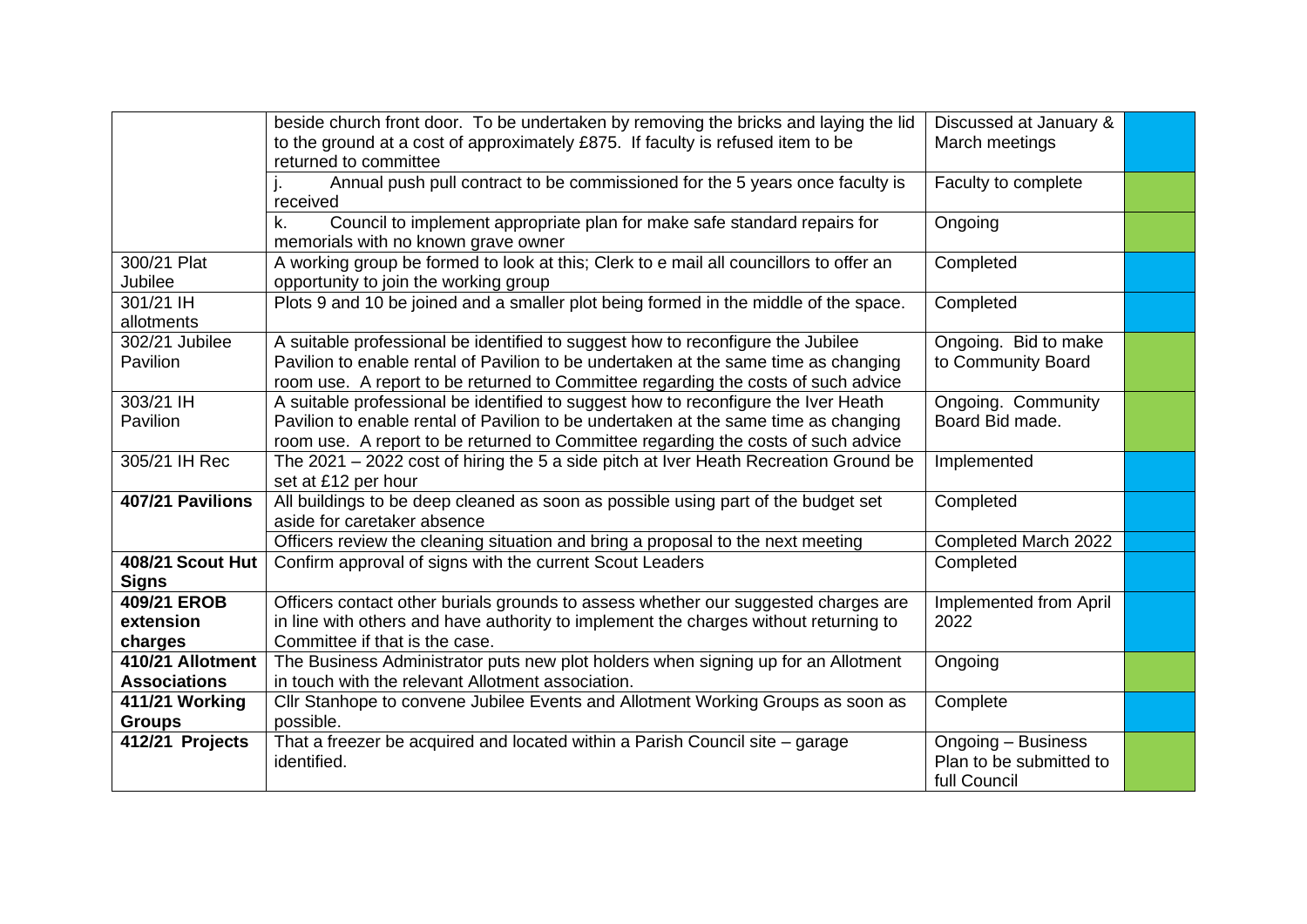| 414/21 EV                             | Cllr Kinchin proceed with commissioning a free survey at Recreation Ground car                                                                                     | Complete and reported  |  |
|---------------------------------------|--------------------------------------------------------------------------------------------------------------------------------------------------------------------|------------------------|--|
| charging points                       | parks                                                                                                                                                              | at March meeting       |  |
| 415/21 Pavilions                      | Await outcome of a Community Board bid the commission energy assessment.                                                                                           | Ongoing                |  |
| <b>Energy</b>                         |                                                                                                                                                                    |                        |  |
| <b>Assessment</b>                     |                                                                                                                                                                    |                        |  |
| 416/21 H&S                            | Fire Risk Assessments are commissioned for 4 sites (office, workshop and pavilions)                                                                                | Complete               |  |
| <b>Inspection and</b>                 | An amended quote is sought for the disconnection of 2 cold water storage tanks at                                                                                  | Complete               |  |
| testing                               | Iver Heath Pavilion and work is commissioned                                                                                                                       |                        |  |
|                                       | A second quote is sought for the installation of a toilet extractor fan at the office                                                                              | Complete               |  |
|                                       | Paperwork is sought from the contractor for the remedial electrical work that was                                                                                  | None available         |  |
|                                       | recommended at the Iver Heath Pavilion following the Electrical Installation Testing                                                                               |                        |  |
|                                       | in 2020.                                                                                                                                                           |                        |  |
|                                       | A second quote is sought for fixed wiring inspection.                                                                                                              | Complete               |  |
|                                       | Emergency lighting remedial work at Iver Heath Pavilion, identified during 'flick'                                                                                 | Complete               |  |
|                                       | testing, is commissioned                                                                                                                                           |                        |  |
|                                       | 'Flick' switches are installed at the Jubilee Pavilion to enable the emergency lighting                                                                            |                        |  |
|                                       | to be correctly tested                                                                                                                                             |                        |  |
| 419/21                                | A refund of charges be issued in the case of non-use of a plot.                                                                                                    | Complete               |  |
| <b>Allotment rent</b>                 |                                                                                                                                                                    |                        |  |
| 497/21 cleaning                       | Regular monthly cleaning of facilities, and if left dirty after hire, is organised with a                                                                          | Complete - new         |  |
| and caretaking                        | cleaning contractor.                                                                                                                                               | cleaning contractor on |  |
|                                       |                                                                                                                                                                    | board                  |  |
|                                       | Monitor the number of hires and review at next Facilities and Events meeting                                                                                       | May meeting - Facility |  |
|                                       |                                                                                                                                                                    | usage figures provided |  |
|                                       | Review the hire and cleaning charges from 2023-24.                                                                                                                 | To do Oct 2022         |  |
|                                       | Review the 2023-24 staffing budget to include the additional Caretaker and                                                                                         |                        |  |
| 498/21 EV                             | Keyholder role.                                                                                                                                                    |                        |  |
|                                       | Cllr Kinchin proceed with the project to install EV charging points at Iver Recreation                                                                             | Ongoing                |  |
| <b>Charging points</b><br>499/21 tomb | Ground with a review of other suitable areas after 1 year.                                                                                                         | To do                  |  |
|                                       | Business Administrator prepare a faculty and depending on the cost of the faculty, to                                                                              |                        |  |
| repairs                               | proceed with the work to make the tombs safe within the allocated budget. Any<br>tombs which can't be made safe due to exceeding the budget are to be securely and |                        |  |
|                                       |                                                                                                                                                                    |                        |  |
| <b>500/21 Jubilee</b>                 | permanently cordoned off.<br>The Business Administrator seeks costs for changing the daylight sensor to a timer                                                    | To do                  |  |
| <b>Pavilion lighting</b>              | control.                                                                                                                                                           |                        |  |
|                                       |                                                                                                                                                                    |                        |  |